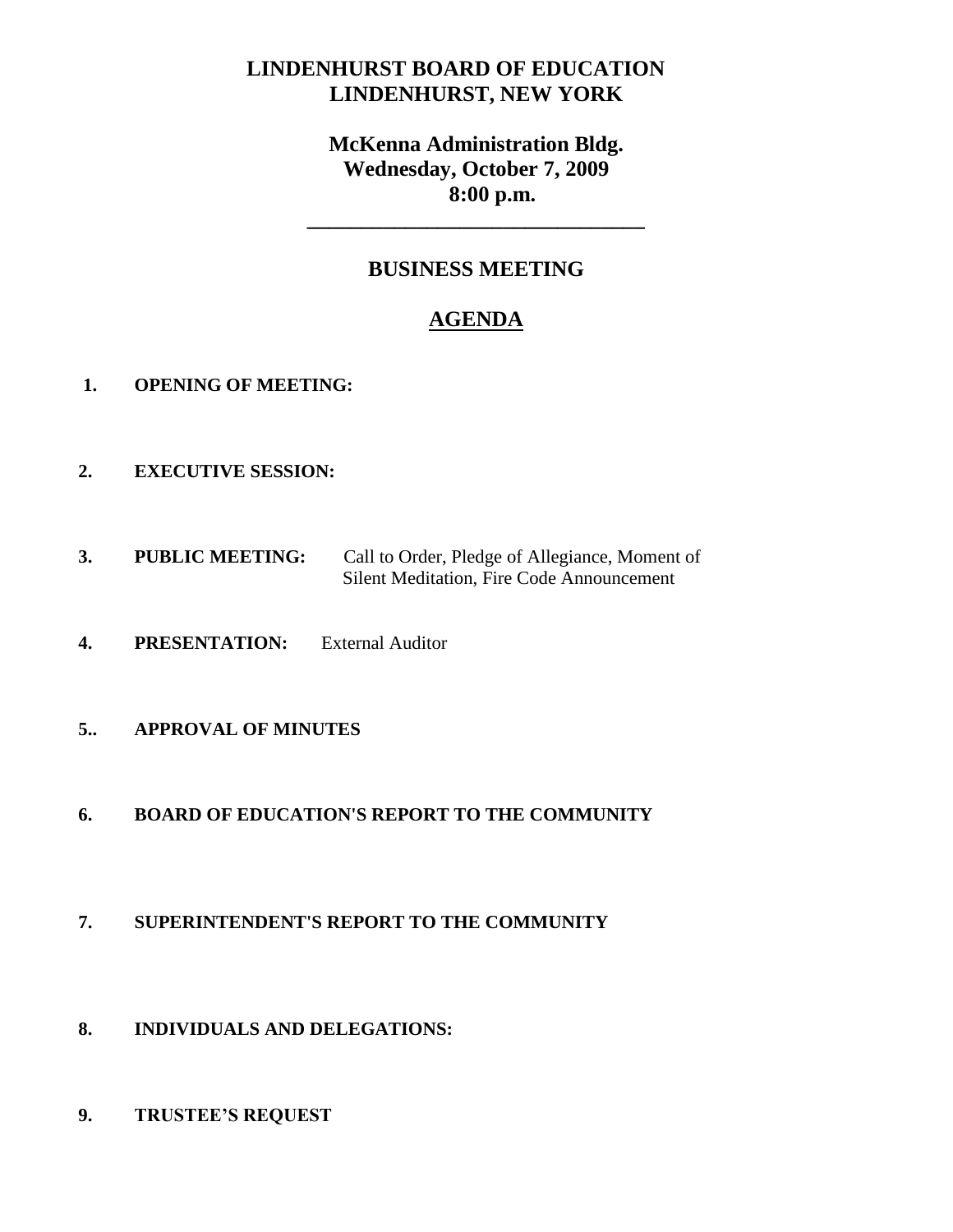## **10. SUPERINTENDENT'S RECOMMENDATIONS**

#### **a. Recommendation: FIELD TRIP**

Recommended Action: Upon a motion made by \_\_\_\_\_\_\_\_\_\_\_\_\_\_\_\_\_\_\_, Seconded by \_\_\_\_\_\_\_\_\_\_\_\_\_, the following resolution is offered

RESOLVED that the Board of Education, upon the recommendation of the Superintendent, approves the following field trip:

High School

| Thurs.              | November 12, 2009  | Approximately 14 AP Art students to F.I.T.<br>Students will be transported via the L.I.R.R.                                                                                                                          |
|---------------------|--------------------|----------------------------------------------------------------------------------------------------------------------------------------------------------------------------------------------------------------------|
| Friday              | November 13, 2009  | Twenty NHS $12th$ grade students to "The<br>Long Island Challenge" at NEP Studios in<br>Manhattan. Students will be transported via<br>bus.                                                                          |
| Thurs. $-$ Sun.     | December 3-6, 2009 | One senior to attend and perform in the<br>2009 All State Women's Chorus in Rochester,<br>New York. Student will be transported by<br>coach bus provided by SCMEA.                                                   |
| Wednesday           | February 10, 2010  | Approximately 100 Performing Arts Students<br>(grades 10-12) to NYC to see a "Musical<br>Theater Performance " or "Pit Performance"<br>and the matinee of "In the Heights".<br>Students will be transported via bus. |
| Friday              | April 23, 2010     | Approximately 30 NAHS, AP, and Studio Art<br>students to visit galleries in NYC. Students<br>will be transported via the L.I.R.R.                                                                                    |
| Note: See enclosed  |                    |                                                                                                                                                                                                                      |
| Vote on the motion: | Yes:               |                                                                                                                                                                                                                      |
|                     | No:                |                                                                                                                                                                                                                      |
|                     | Abstained:         |                                                                                                                                                                                                                      |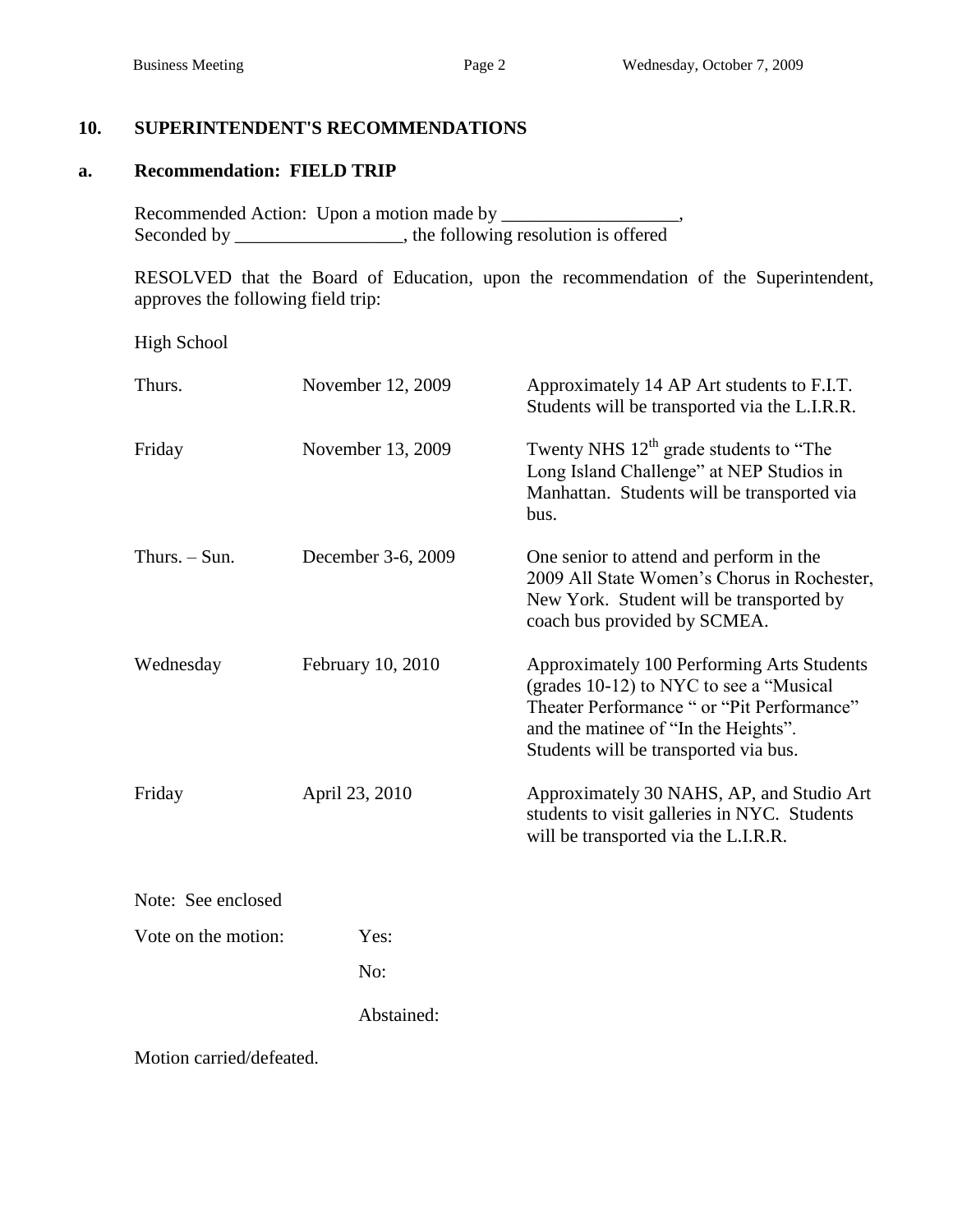## **b. Recommendation: TAX LEVY**

Recommended Action: Upon a motion made by \_\_\_\_\_\_\_\_\_\_\_\_\_\_\_\_\_\_\_, Seconded by \_\_\_\_\_\_\_\_\_\_\_\_\_\_\_, the following resolution is offered

RESOLVED that the Board of Education, upon the recommendation of the Superintendent, adopts a Tax Levy of \$78,184,968 for the 2009-2010 school year, supporting a budget of \$136,423,092. Based upon this, the estimated tax rate will be \$174.29 per \$100 of the assessed value.

Note: See enclosed

Vote on the motion: Yes:

No:

Abstained:

Motion carried/defeated.

## **c. Recommendation: MILEAGE REIMBURSEMENT RATE**

Recommended Action: Upon a motion made by \_\_\_\_\_\_\_\_\_\_\_\_\_\_\_\_\_\_\_, Seconded by \_\_\_\_\_\_\_\_\_\_\_\_\_\_\_, the following resolution is offered

RESOLVED that the Board of Education, upon the recommendation of the Superintendent, establish the mileage rate for reimbursement to the school district employees for mileage used while conducting school business, at the IRS rate of  $$.55$  per mile, effective July 1<sup>st</sup>, 2009.

Note: See enclosed

Vote on the motion: Yes:

No:

Abstained: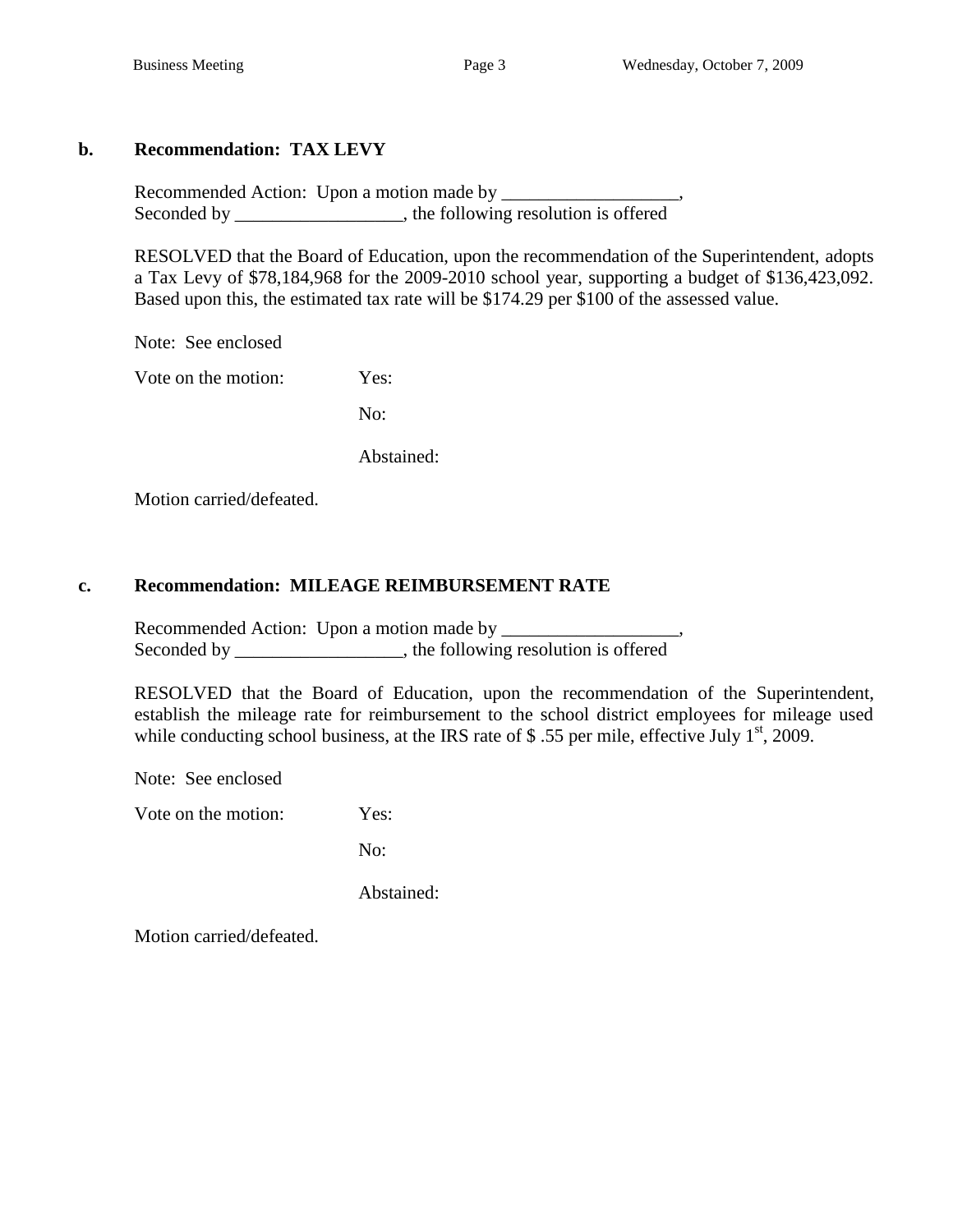## **d. Recommendation: DONATION**

Recommended Action: Upon a motion made by \_\_\_\_\_\_\_\_\_\_\_\_\_\_\_\_\_\_\_, Seconded by \_\_\_\_\_\_\_\_\_\_\_\_\_\_, the following resolution is offered

RESOLVED that the Board of Education, upon the recommendation of the Superintendent, accepts the donation of approximately \$4,000.00 in upper and lower cabinets to be installed at the High School for easier accessibility by handicapped students.

Note: See enclosed

Vote on the motion: Yes:

No:

Abstained:

Motion carried/defeated.

## **e. Recommendation: BUDGET TRANSFERS**

Recommended Action: Upon a motion made by \_\_\_\_\_\_\_\_\_\_\_\_\_\_\_\_\_\_\_, Seconded by \_\_\_\_\_\_\_\_\_\_\_\_\_\_\_\_\_, the following resolution is offered

RESOLVED that the Board of Education, upon the recommendation of the Superintendent, approve the attached Budget Transfers totaling \$20,000.00.

Note: See enclosed

Vote on the motion: Yes:

No:

Abstained: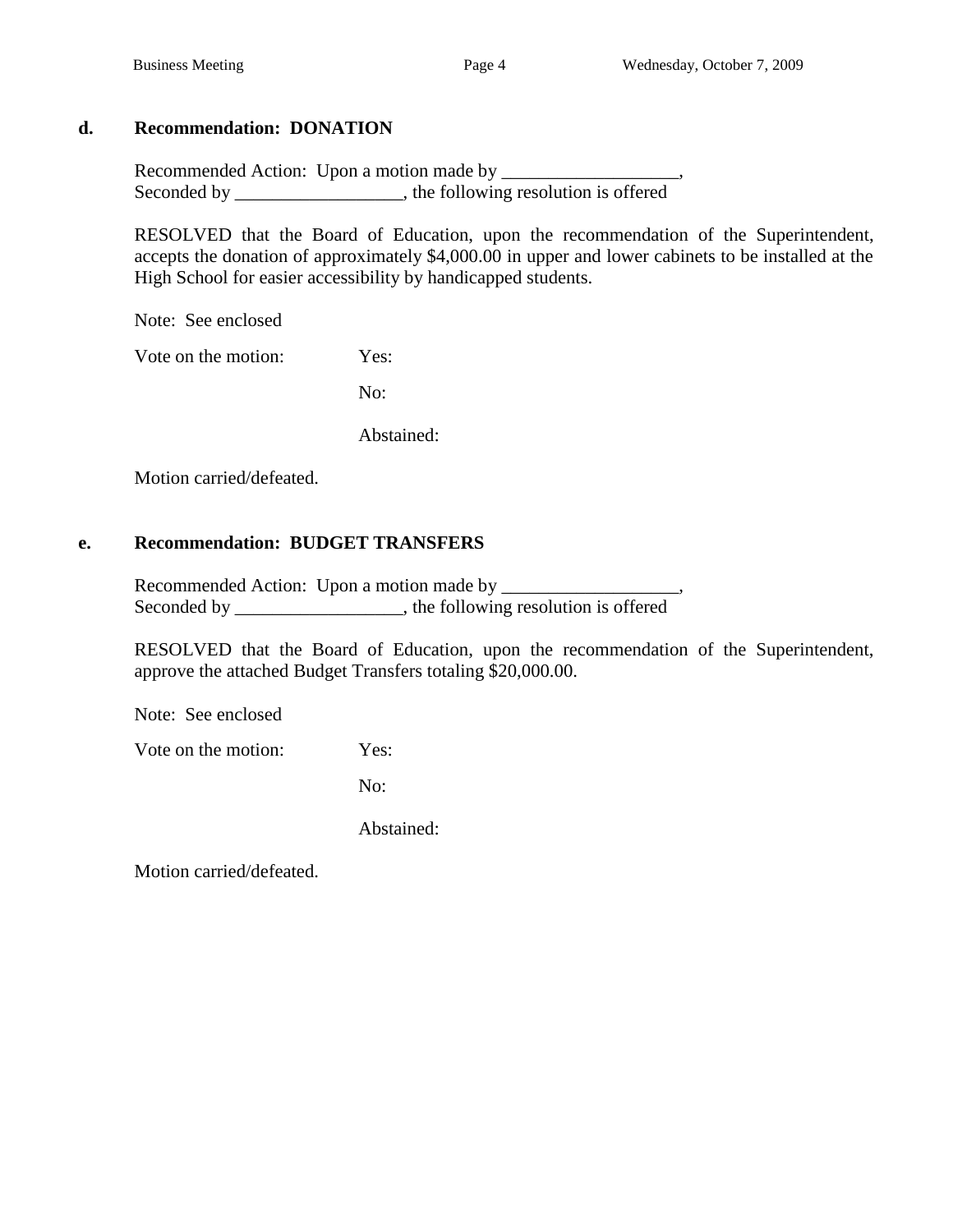## **f. Recommendation: MEMORANDUM OF AGREEMENT**

Recommended Action: Upon a motion made by \_\_\_\_\_\_\_\_\_\_\_\_\_\_\_\_\_\_\_, Seconded by \_\_\_\_\_\_\_\_\_\_\_\_\_, the following resolution is offered

RESOLVED that the Board of Education, upon the recommendation of the Superintendent, approve the Memorandum of Agreement between the Board of Education of the Lindenhurst Union Free School District and the Teachers' Association of Lindenhurst. (Speech Therapist Stipend)

Note: See enclosed

Vote on the motion: Yes:

No:

Abstained: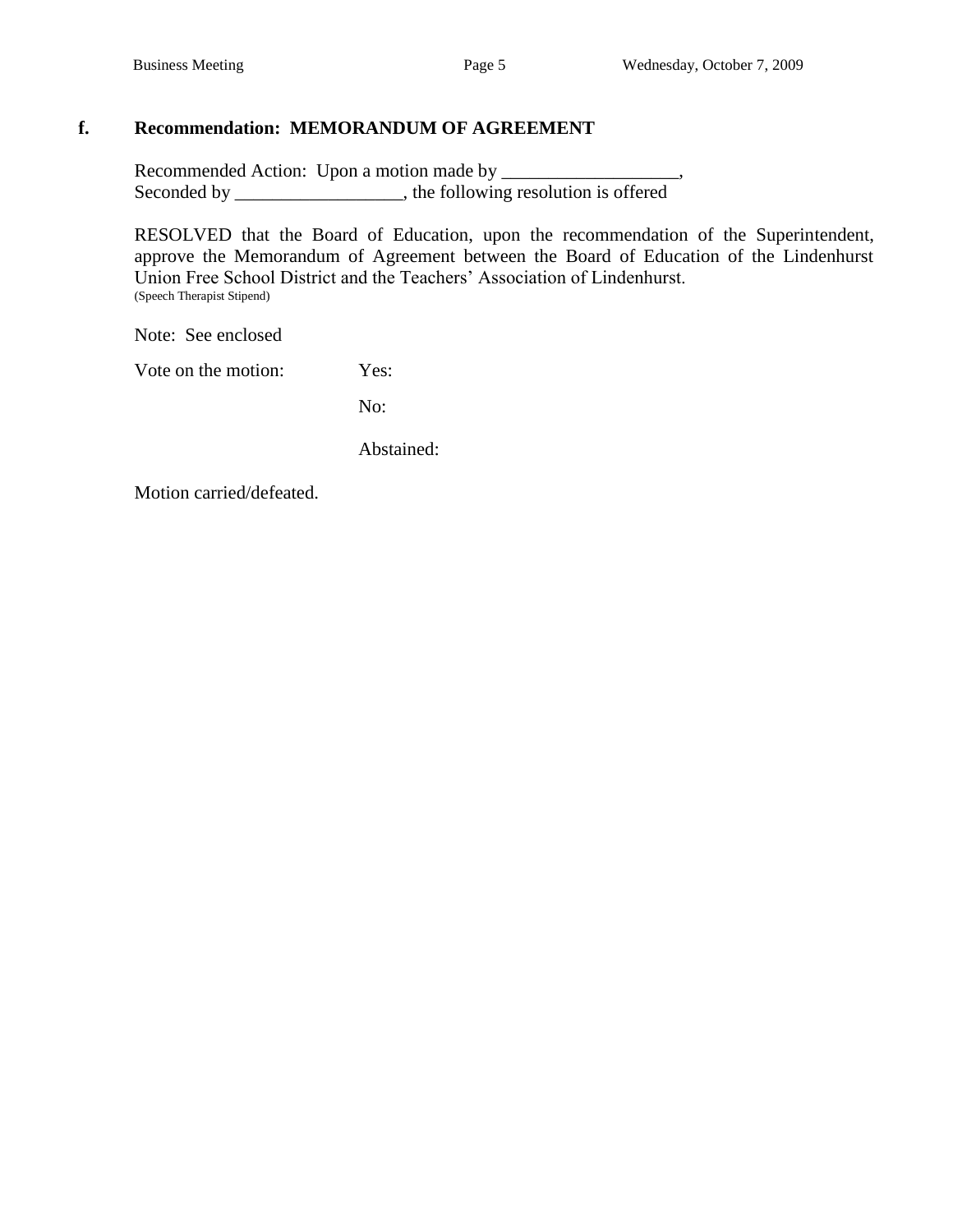## **11. SCHEDULES**

| Schedule | $A-1$  | No. 7 C         | <b>Coaching Assignments</b>                                       |
|----------|--------|-----------------|-------------------------------------------------------------------|
| Schedule | $A-1$  | <b>No. 2-PE</b> | <b>Intramural Assignments</b>                                     |
| Schedule | $A-1$  | No. 5-S         | <b>Athletic Supervision</b>                                       |
| Schedule | $A-2$  | No. 5           | Personnel, Instructional – Leave of Absence                       |
| Schedule | $A-3$  | No. 19          | Personnel, Instructional Appointments                             |
| Schedule | $A-3$  | No. 20          | Personnel, Instructional Appointments                             |
| Schedule | $A-3$  | No. 21          | Personnel, Instructional Appointments                             |
| Schedule | $A-3$  | No. 22          | Personnel, Instructional Appointments Middle School               |
| Schedule | $AS-1$ | No. 4           | Substitute Personnel Instructional Resignations &<br>Terminations |
| Schedule | $AS-3$ | No. 6           | <b>Substitute Personnel Appointments</b>                          |
| Schedule | $B-1$  | No. PT 5        | Non-Instructional Personnel Resignations or<br>Terminations       |
| Schedule | $B-2$  | No. 1           | Non-Instructional Personnel - Leave of Absence                    |
| Schedule | $B-2$  | No. PT 3        | Non-Instructional Personnel – Leave of Absence                    |
| Schedule | $B-3$  | No. 6           | Non-Instructional Personnel Appointments                          |
| Schedule | $B-3$  | No. PT 5        | Non-Instructional Appointments – Part Time                        |
| Schedule | $B-3$  | No. $S-6$       | Non-Instructional Appointments – Substitute Personnel             |
| Schedule | D      | No. 14          | <b>Pupil Personnel Services</b>                                   |
| Schedule | OA/C   | No. 8           | <b>Outside Agencies/Consultants</b>                               |
| Schedule | ST/I   | No. 3           | <b>Student Teachers/Interns/Observers</b>                         |